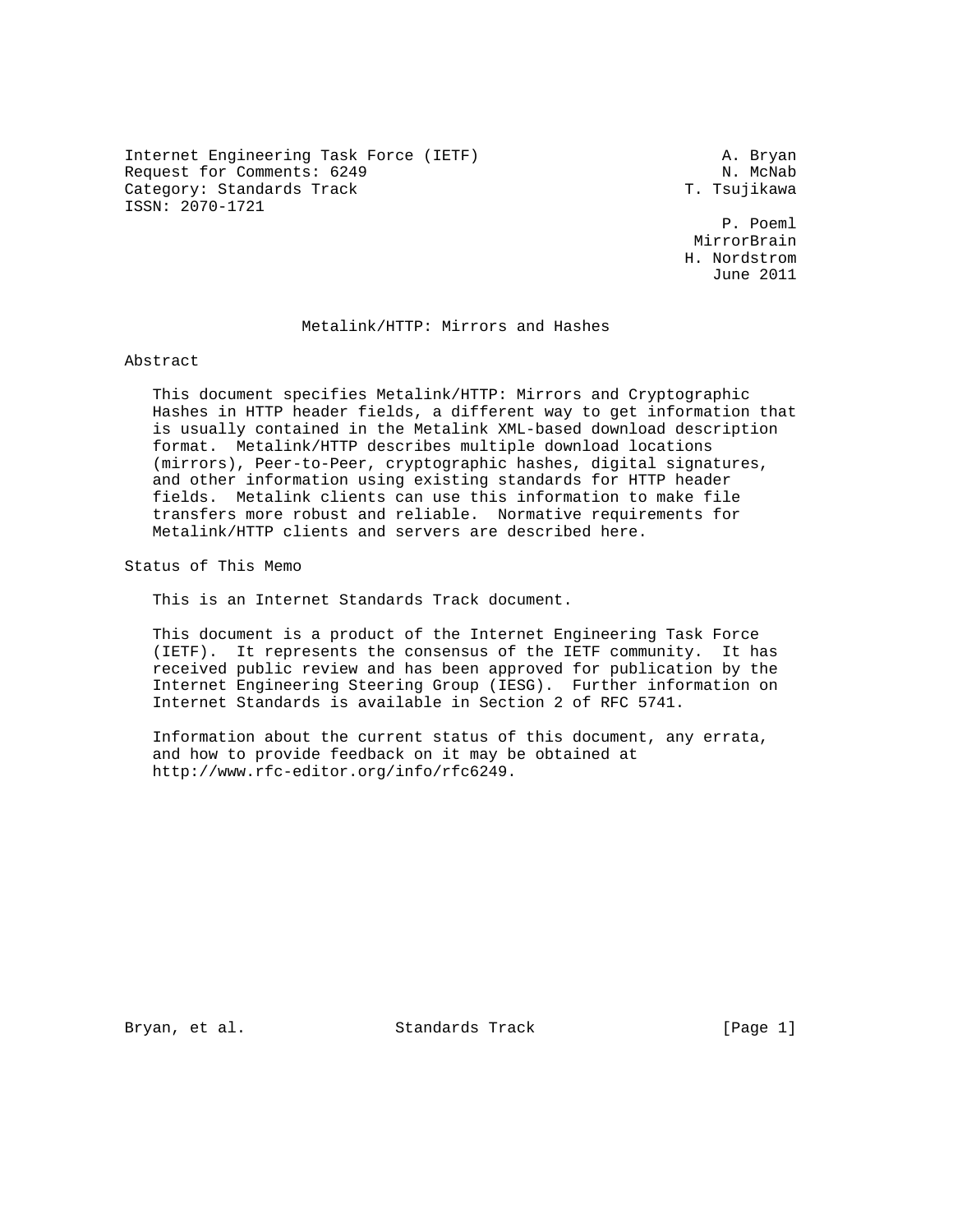# Copyright Notice

 Copyright (c) 2011 IETF Trust and the persons identified as the document authors. All rights reserved.

 This document is subject to BCP 78 and the IETF Trust's Legal Provisions Relating to IETF Documents

 (http://trustee.ietf.org/license-info) in effect on the date of publication of this document. Please review these documents carefully, as they describe your rights and restrictions with respect to this document. Code Components extracted from this document must include Simplified BSD License text as described in Section 4.e of the Trust Legal Provisions and are provided without warranty as described in the Simplified BSD License.

Table of Contents

|                  | 1.1. Example Metalink Server Response 4                    |
|------------------|------------------------------------------------------------|
|                  |                                                            |
|                  |                                                            |
|                  |                                                            |
| $\overline{3}$ . |                                                            |
|                  |                                                            |
|                  |                                                            |
|                  |                                                            |
|                  |                                                            |
|                  |                                                            |
|                  |                                                            |
|                  |                                                            |
|                  |                                                            |
|                  |                                                            |
|                  | 6. Cryptographic Hashes of Whole Documents 11              |
|                  | 7. Client / Server Multi-Source Download Interaction 11    |
|                  | 7.1. Error Prevention, Detection, and Correction 15        |
|                  | 7.1.1. Error Prevention (Early File Mismatch Detection) 15 |
|                  |                                                            |
|                  |                                                            |
|                  |                                                            |
|                  |                                                            |
|                  |                                                            |
|                  |                                                            |
|                  |                                                            |
|                  |                                                            |
|                  |                                                            |
|                  |                                                            |
|                  | Appendix A. Acknowledgements and Contributors 20           |

Bryan, et al. Standards Track [Page 2]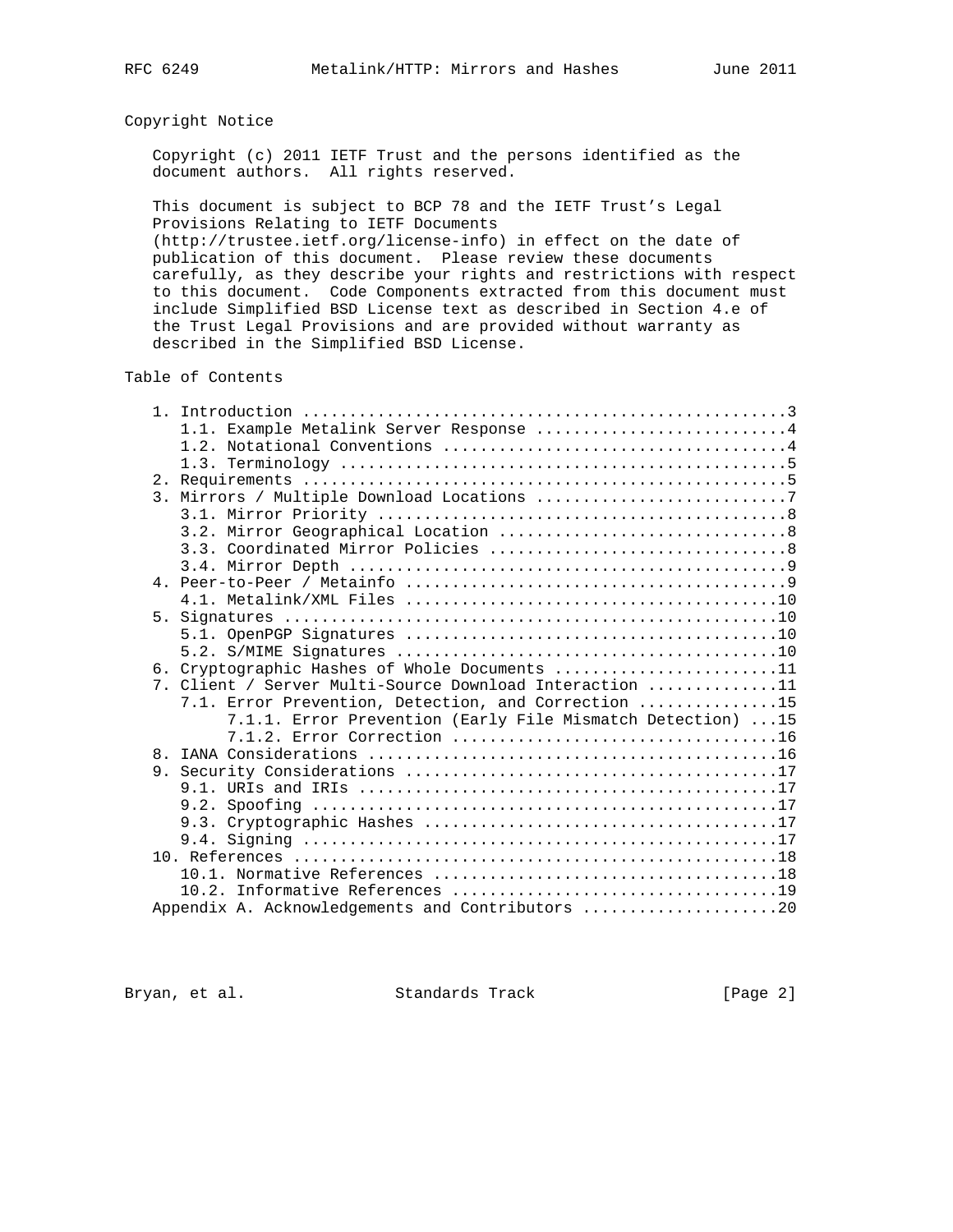# 1. Introduction

 Metalink/HTTP is an alternative and complementary representation of Metalink information, which is usually presented as an XML-based document format [RFC5854]. Metalink/HTTP attempts to provide as much functionality as the Metalink/XML format by using existing standards, such as Web Linking [RFC5988], Instance Digests in HTTP [RFC3230], and Entity Tags (also known as ETags) [RFC2616]. Metalink/HTTP is used to list information about a file to be downloaded. This can include lists of multiple URIs (mirrors), Peer-to-Peer information, cryptographic hashes, and digital signatures.

 Identical copies of a file are frequently accessible in multiple locations on the Internet over a variety of protocols (such as FTP, HTTP, and Peer-to-Peer). In some cases, users are shown a list of these multiple download locations (mirrors) and must manually select a single one on the basis of geographical location, priority, or bandwidth. This distributes the load across multiple servers, and should also increase throughput and resilience. At times, however, individual servers can be slow, outdated, or unreachable, but this cannot be determined until the download has been initiated. Users will rarely have sufficient information to choose the most appropriate server and will often choose the first in a list, which might not be optimal for their needs, and will lead to a particular server getting a disproportionate share of load. The use of suboptimal mirrors can lead to the user canceling and restarting the download to try to manually find a better source. During downloads, errors in transmission can corrupt the file. There are no easy ways to repair these files. For large downloads, this can be extremely troublesome. Any of the number of problems that can occur during a download lead to frustration on the part of users.

 Some popular sites automate the process of selecting mirrors using DNS load balancing, both to approximately balance load between servers, and to direct clients to nearby servers with the hope that this improves throughput. Indeed, DNS load balancing can balance long-term server load fairly effectively, but it is less effective at delivering the best throughput to users when the bottleneck is not the server but the network.

 This document describes a mechanism by which the benefit of mirrors can be automatically and more effectively realized. All the information about a download, including mirrors, cryptographic hashes, digital signatures, and more can be transferred in coordinated HTTP header fields, hereafter referred to as a "Metalink". This Metalink transfers the knowledge of the download server (and mirror database) to the client. Clients can fall back to other mirrors if the current one has an issue. With this knowledge,

Bryan, et al. Standards Track [Page 3]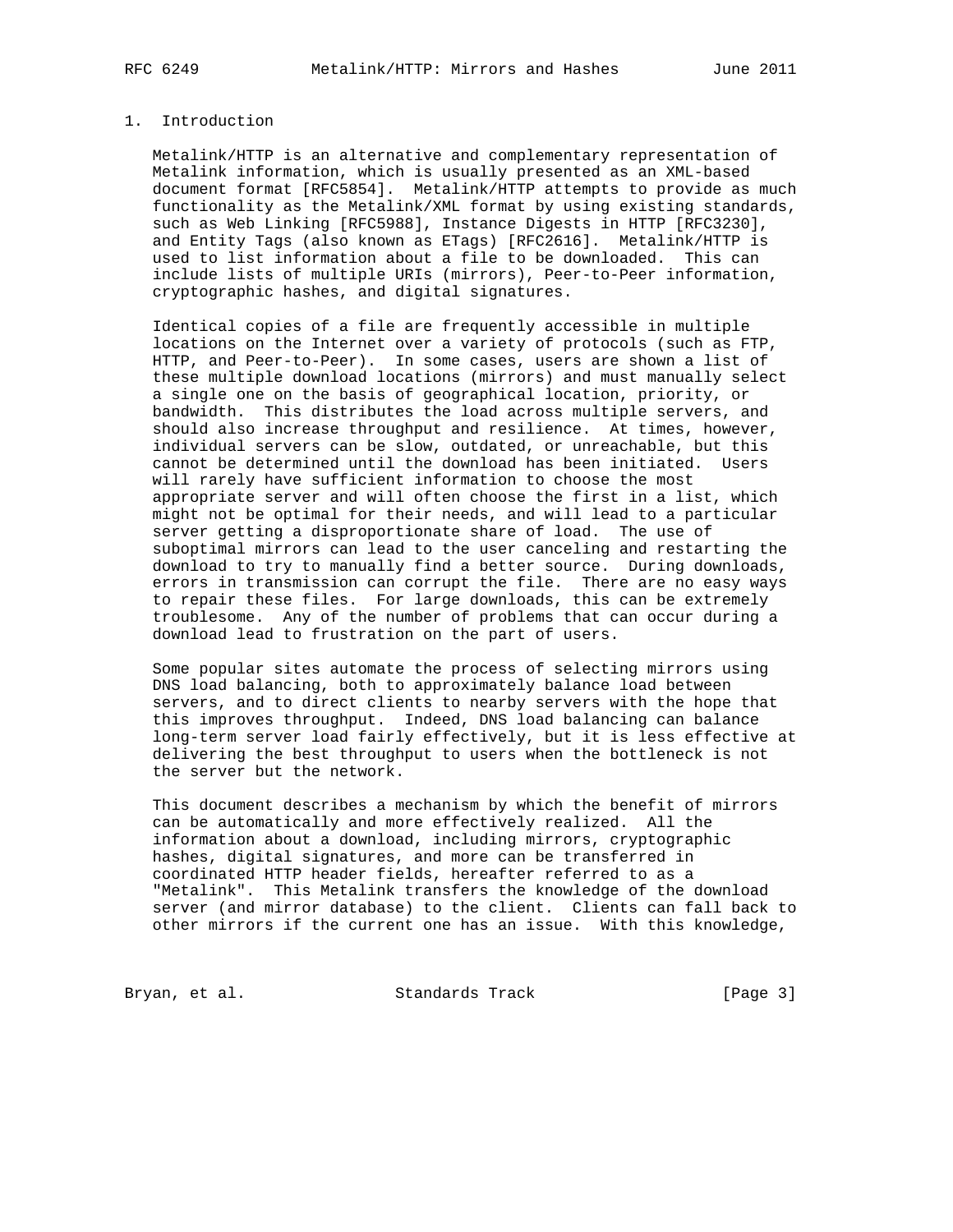the client is enabled to work its way to a successful download even under adverse circumstances. All this can be done without complicated user interaction, and the download can be much more reliable and efficient. In contrast, a traditional HTTP redirect to a mirror conveys only minimal information -- one link to one server -- and there is no provision in the HTTP protocol to handle failures. Furthermore, in order to provide better load distribution across servers and potentially faster downloads to users, Metalink/HTTP facilitates multi-source downloads, where portions of a file are downloaded from multiple mirrors (and, optionally, Peer-to-Peer) simultaneously.

 Upon connection to a Metalink/HTTP server, a client will receive information about other sources of the same resource and a cryptographic hash of the whole resource. The client will then be able to request chunks of the file from the various sources, scheduling appropriately in order to maximize the download rate.

#### 1.1. Example Metalink Server Response

 This example shows a brief Metalink server response with ETag, mirrors, Peer-to-Peer information, Metalink/XML, OpenPGP signature, and a cryptographic hash of the whole file:

 Etag: "thvDyvhfIqlvFe+A9MYgxAfm1q5=" Link: <http://www2.example.com/example.ext>; rel=duplicate Link: <ftp://ftp.example.com/example.ext>; rel=duplicate Link: <http://example.com/example.ext.torrent>; rel=describedby; type="application/x-bittorrent" Link: <http://example.com/example.ext.meta4>; rel=describedby; type="application/metalink4+xml" Link: <http://example.com/example.ext.asc>; rel=describedby; type="application/pgp-signature" Digest: SHA-256=MWVkMWQxYTRiMzk5MDQ0MzI3NGU5NDEyZTk5OWY1ZGFmNzgyZTJlO DYzYjRjYzFhOTlmNTQwYzI2M2QwM2U2MQ==

# 1.2. Notational Conventions

This specification describes conformance of Metalink/HTTP.

 The key words "MUST", "MUST NOT", "REQUIRED", "SHALL", "SHALL NOT", "SHOULD", "SHOULD NOT", "RECOMMENDED", "MAY", and "OPTIONAL" in this document are to be interpreted as described in BCP 14, [RFC2119], as scoped to those conformance targets.

Bryan, et al. Standards Track [Page 4]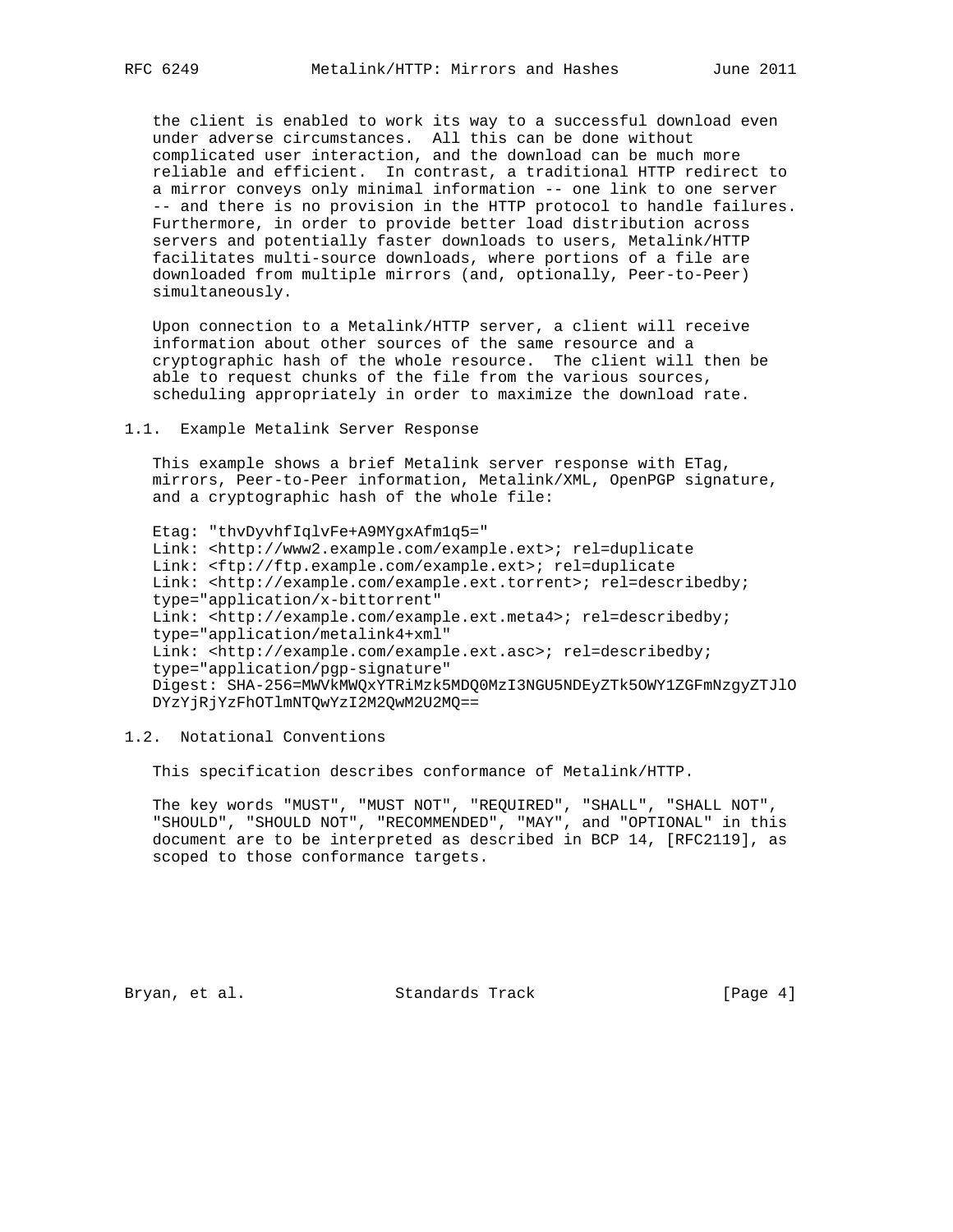# 1.3. Terminology

The following terms, as used in this document, are defined here:

- o Metalink server: HTTP server that provides a Metalink in HTTP response header fields.
- o Metalink : A collection of HTTP response header fields from a Metalink server, which is the reply to a GET or HEAD request from a client and which includes Link header fields listing mirrors and Instance Digests listing a cryptographic hash.
- o Link header field: HTTP response header field, defined in [RFC5988], that can list mirrors and, potentially, other download methods for obtaining a file, along with digital signatures.
- o Instance Digest: HTTP response header field, defined in [RFC3230], that contains the cryptographic hash of a file, which is used by the Metalink client to verify the integrity of the file once the download has completed.
- o Entity Tag or ETag: HTTP response header field, defined in [RFC2616], that, if synchronized between the Metalink server and mirror servers, allows Metalink clients to provide advanced features.
- o Mirror server: Typically, FTP or HTTP servers that "mirror" the Metalink server, i.e., provide identical copies of (at least some) files that are also on the mirrored server.
- o Metalink clients: Applications that process Metalinks and use them to provide an improved download experience. They support HTTP and could also support other download protocols like FTP or various Peer-to-Peer methods.
- o Metalink/XML: An XML file that can contain similar information to an HTTP response header Metalink, such as mirrors and cryptographic hashes.

### 2. Requirements

 In this context, "Metalink" refers to Metalink/HTTP, which consists of mirrors and cryptographic hashes in HTTP header fields as described in this document. "Metalink/XML" refers to the XML format described in [RFC5854].

Bryan, et al. Standards Track [Page 5]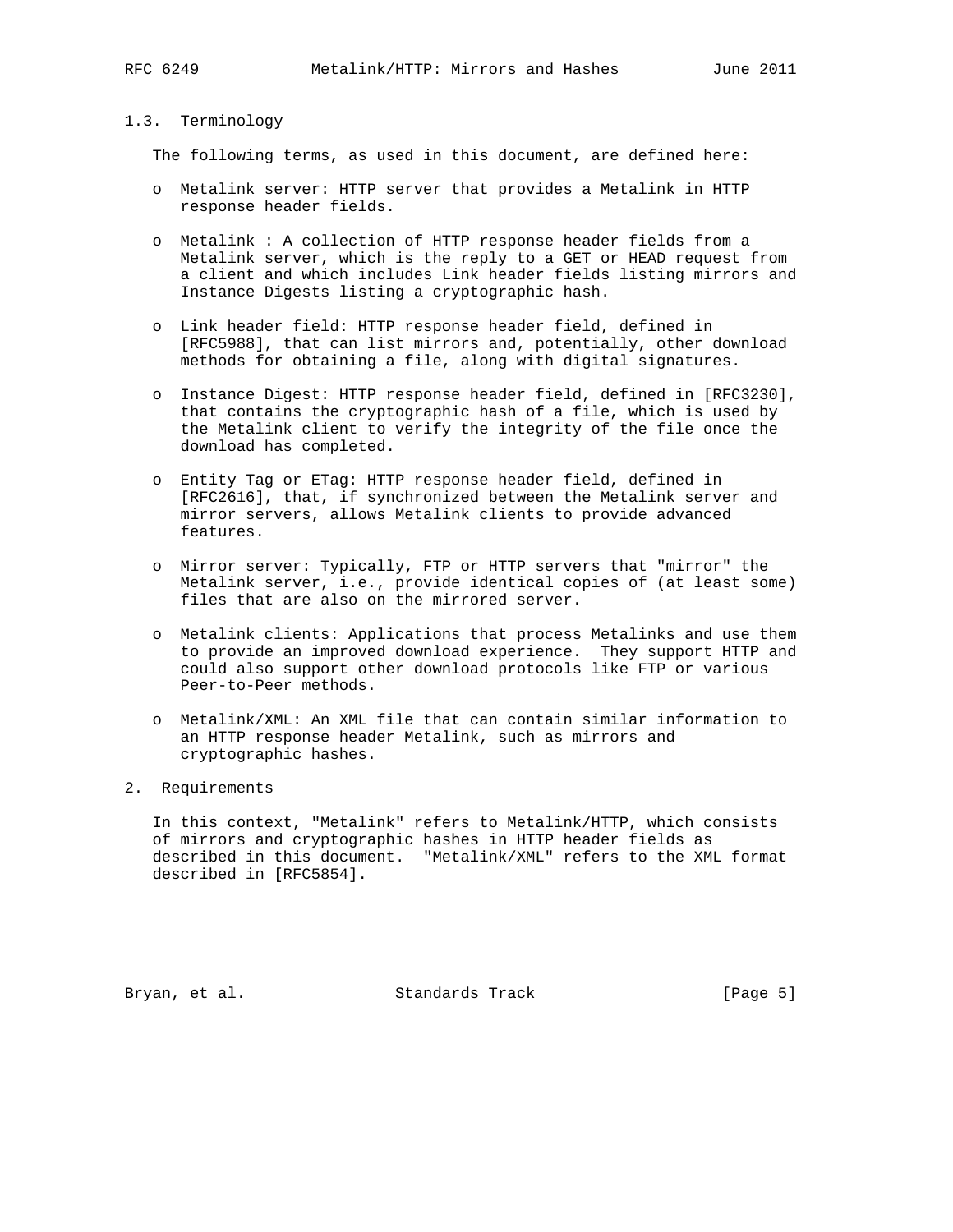Metalink resources include Link header fields [RFC5988] to present a list of mirrors in the response to a client request for the resource. Metalink servers MUST include the cryptographic hash of a resource via Instance Digests in HTTP [RFC3230]. Algorithms used in the Instance Digest field are registered in the IANA registry named "Hypertext Transfer Protocol (HTTP) Digest Algorithm Values" at <http://www.iana.org/>. This document restricts the use of these algorithms. SHA-256 and SHA-512 were added to the registry by [RFC5843]. Metalinks contain whole file hashes as described in Section 6, and MUST include SHA-256, as specified in [FIPS-180-3]. It MAY also include other hashes.

 Metalink servers are HTTP servers with one or more Metalink resources. Metalink servers MUST support the Link header fields for listing mirrors and MUST support Instance Digests in HTTP [RFC3230]. Metalink servers MUST return the same Link header fields and Instance Digests on HEAD requests. Metalink servers and their associated preferred mirror servers MUST all share the same ETag policy. Metalink servers and their associated normal mirror servers SHOULD all share the same ETag policy. (See Section 3.3 for the definition of "preferred" and "normal" mirror servers.) It is up to the administrator of the Metalink server to communicate the details of the shared ETag policy to the administrators of the mirror servers so that the mirror servers can be configured with the same ETag policy. To have the same ETag policy means that ETags are synchronized across servers for resources that are mirrored; i.e., byte-for-byte identical files will have the same ETag on mirrors that they have on the Metalink server. For example, it would be better to derive an ETag from a cryptographic hash of the file contents than on server unique filesystem metadata. Metalink servers SHOULD offer Metalink/ XML documents that contain cryptographic hashes of parts of the file (and other information) if error recovery is desirable.

 Mirror servers are typically FTP or HTTP servers that "mirror" another server. That is, they provide identical copies of (at least some) files that are also on the mirrored server. Mirror servers SHOULD support serving partial content. HTTP mirror servers SHOULD share the same ETag policy as the originating Metalink server. HTTP mirror servers SHOULD support Instance Digests in HTTP [RFC3230] using the same algorithm as the Metalink server. Optimally, HTTP mirror servers will share the same ETag policy and support Instance Digests in HTTP. Mirror servers that share the same ETag policy and/or support Instance Digests in HTTP using the same algorithm as a Metalink server are known as preferred mirror servers.

 Metalink clients use the mirrors provided by a Metalink server in Link header fields [RFC5988] but these clients are restricted to using the mirrors provided by the initial Metalink server they

Bryan, et al. Standards Track [Page 6]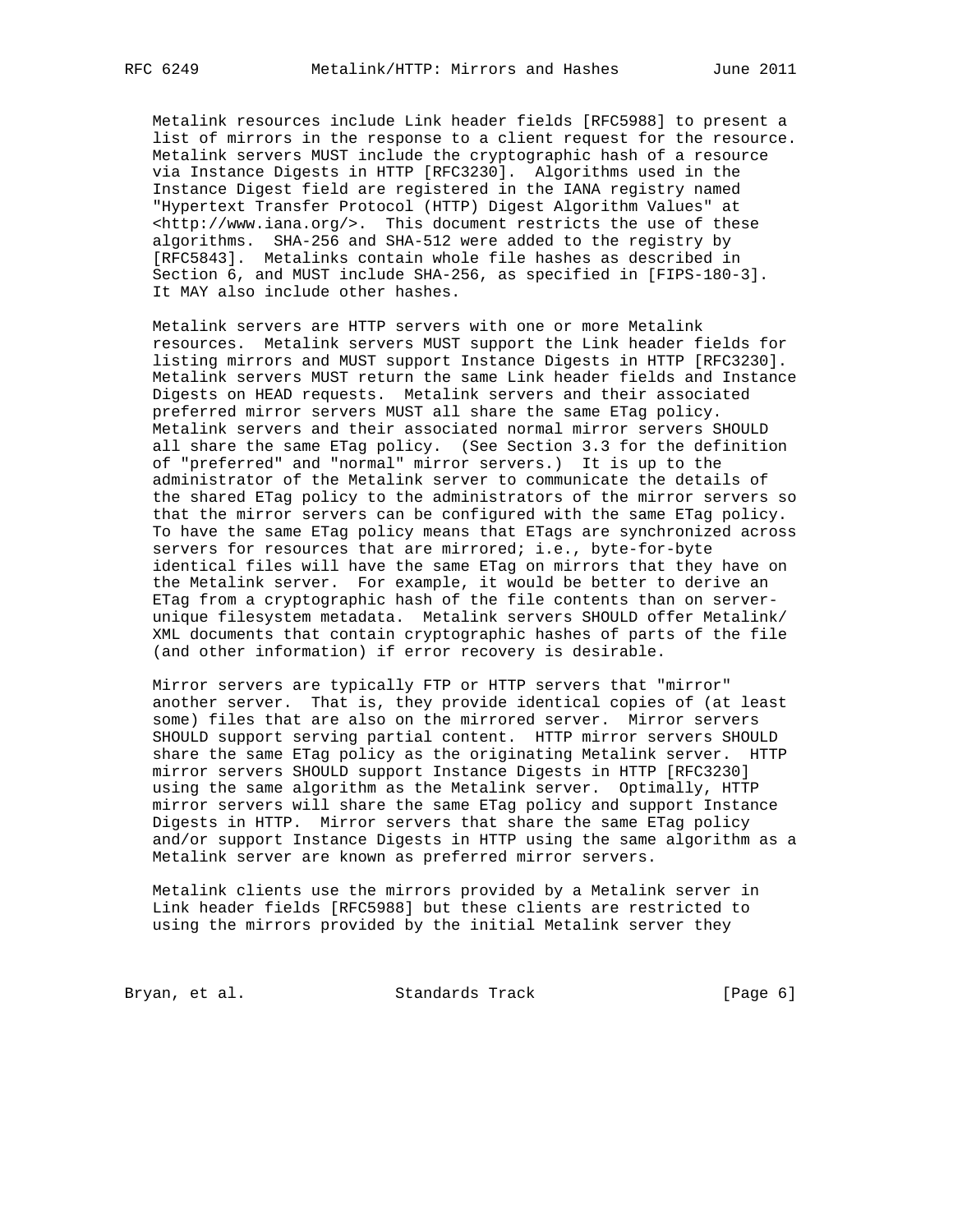contacted. If Metalink clients find Link header fields [RFC5988] from mirrors that in turn list mirrors, or from a Metalink server listing itself as a mirror, they MUST discard such Link header fields [RFC5988] to prevent a possible infinite loop. Metalink clients MUST support HTTP and SHOULD support FTP [RFC0959]. Metalink clients MAY support BitTorrent [BITTORRENT] or other download methods. Metalink clients SHOULD switch downloads from one mirror to another if a mirror becomes unreachable. Metalink clients MAY support multi source, or parallel, downloads, where portions of a file can be downloaded from multiple mirrors simultaneously (and, optionally, from Peer-to-Peer sources). Metalink clients MUST support Instance Digests in HTTP [RFC3230] by requesting and verifying cryptographic hashes. Metalink clients SHOULD support error recovery by using the cryptographic hashes of parts of the file listed in Metalink/XML files. Metalink clients SHOULD support checking digital signatures.

3. Mirrors / Multiple Download Locations

 Mirrors are specified with the Link header fields [RFC5988] and a relation type of "duplicate" as defined in Section 8.

 The following list contains OPTIONAL attributes, which are defined elsewhere in this document:

- o "depth" : mirror depth (see Section 3.4).
- o "geo" : mirror geographical location (see Section 3.2).
- o "pref" : a preferred mirror server (see Section 3.3).
- o "pri" : mirror priority (see Section 3.1).

 This example shows a brief Metalink server response with two mirrors only:

 Link: <http://www2.example.com/example.ext>; rel=duplicate; pri=1; pref Link: <ftp://ftp.example.com/example.ext>; rel=duplicate; pri=2; geo=gb; depth=1

 As some organizations can have many mirrors, it is up to the organization to configure the amount of Link header fields the Metalink server will provide. Such a decision could be a random selection or a hard-coded limit based on network proximity, file size, server load, or other factors.

Bryan, et al. Standards Track [Page 7]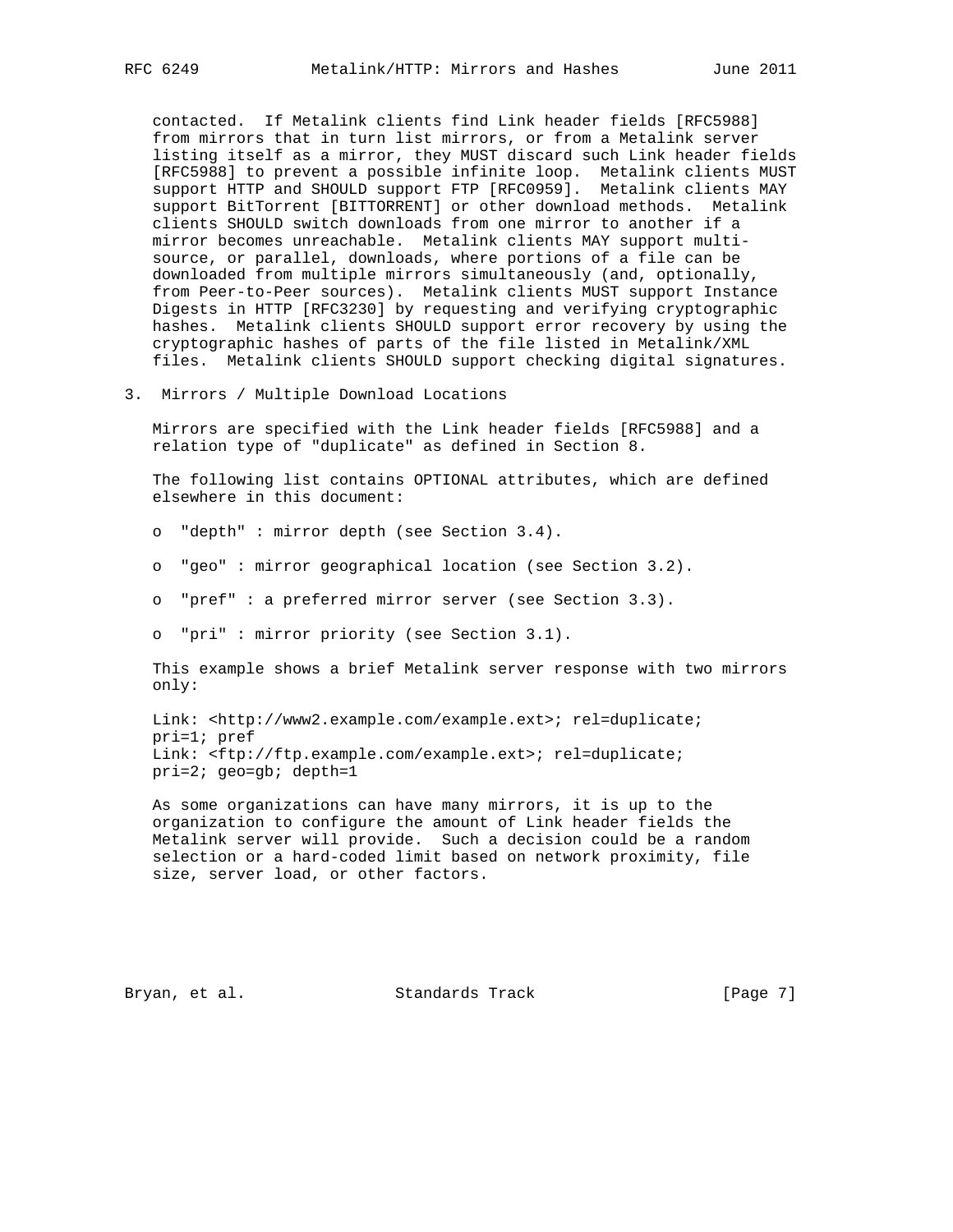#### 3.1. Mirror Priority

 Entries for mirror servers MAY have a "pri" value to designate the priority of a mirror. Valid ranges for the "pri" attribute are from 1 to 999999. Mirror servers with a lower value of the "pri" attribute have a higher priority, while mirrors with an undefined "pri" attribute are considered to have a value of 999999, which is the lowest priority. For example, a mirror with "pri=10" has higher priority than a mirror with "pri=20". Metalink clients SHOULD use mirrors with lower "pri" values first, but depending on other conditions, they MAY decide to use other mirrors.

This is purely an expression of the server's preferences; it is up to the client what it does with this information, particularly with reference to how many servers to use at any one time.

#### 3.2. Mirror Geographical Location

 Entries for a mirror server MAY have a "geo" value, which is an [ISO3166-1] alpha-2 two-letter country code for the geographical location of the physical server the URI is used to access. A client MAY use this information to select a mirror, or set of mirrors, that is geographically near (if the client has access to such information), with the aim of reducing network load at inter-country bottlenecks.

# 3.3. Coordinated Mirror Policies

 There are two types of mirror servers: preferred and normal. Entries for preferred HTTP mirror servers have a "pref" value and entries for normal mirrors don't. Preferred mirror servers are HTTP mirror servers that MUST share the same ETag policy as the originating Metalink server, or if the ETag is not used MUST provide an Instance Digest using the same algorithm as the Metalink server. Preferred mirrors make it possible for Metalink clients to detect early on, before data is transferred, if the file requested matches the desired file. This early file mismatch detection is described in Section 7.1.1. Normal mirrors do not necessarily share the same ETag policy or support Instance Digests using the same algorithm as the Metalink server. FTP mirrors are considered "normal", as they do not emit ETags or support Instance Digests.

Bryan, et al. Standards Track [Page 8]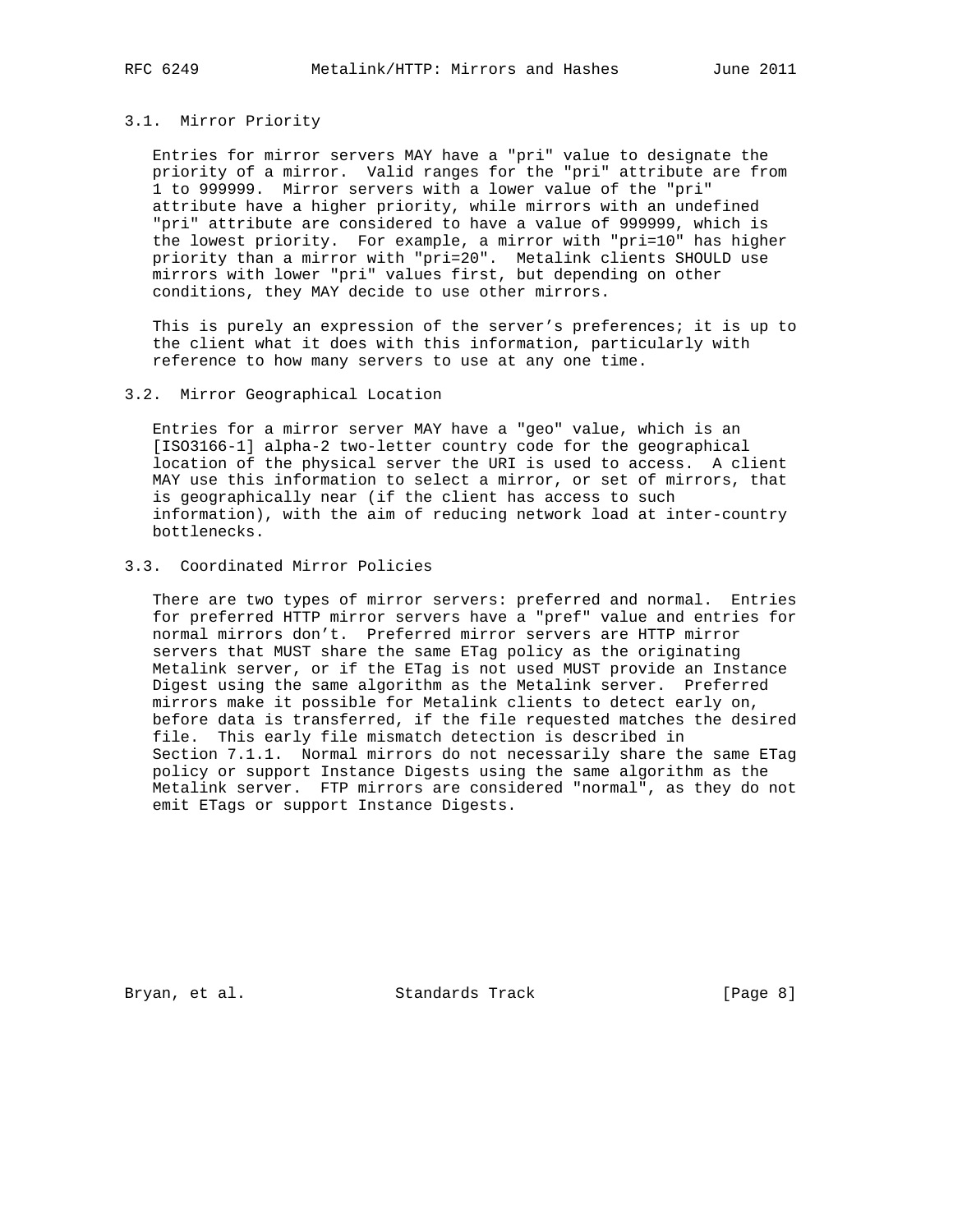#### 3.4. Mirror Depth

 Some mirrors can mirror single files, whole directories, or multiple directories.

 Entries for mirror servers can have a "depth" value, where "depth=0" is the default. A value of 0 means that only that file is mirrored and that other URI path segments are not. A value of 1 means that the file and all other files and URI path segments contained in the rightmost URI path segment are mirrored. For values of N, N-1 URI path segments closer to the Host are mirrored. A value of 2 means one URI path segment closer to the Host is mirrored, and all files and URI path segments contained are mirrored. For each higher value, another URI path segment closer to the Host is mirrored.

This example shows a mirror with a depth value of 4:

 Link: <http://www2.example.com/dir1/dir2/dir3/dir4/dir5/example.ext>; rel=duplicate; pri=1; pref; depth=4

 In the above example, four URI path segments closer to the Host are mirrored, from /dir2/ and all files and directories included.

4. Peer-to-Peer / Metainfo

 Entries for metainfo files, which describe ways to download a file over Peer-to-Peer networks or otherwise, are specified with the Link header fields [RFC5988] and a relation type of "describedby" and a type parameter that indicates the MIME type of the metadata available at the URI. Since metainfo files can sometimes describe multiple files, or the filename MAY not be the same on the Metalink server and in the metainfo file but MAY still have the same content, an OPTIONAL "name" attribute can be used.

 The following list contains an OPTIONAL attribute, which is defined in this document:

o "name" : a file described within the metainfo file.

 This example shows a brief Metalink server response with .torrent and .meta4:

 Link: <http://example.com/example.ext.torrent>; rel=describedby; type="application/x-bittorrent"; name="differentname.ext" Link: <http://example.com/example.ext.meta4>; rel=describedby; type="application/metalink4+xml"

Bryan, et al. Standards Track [Page 9]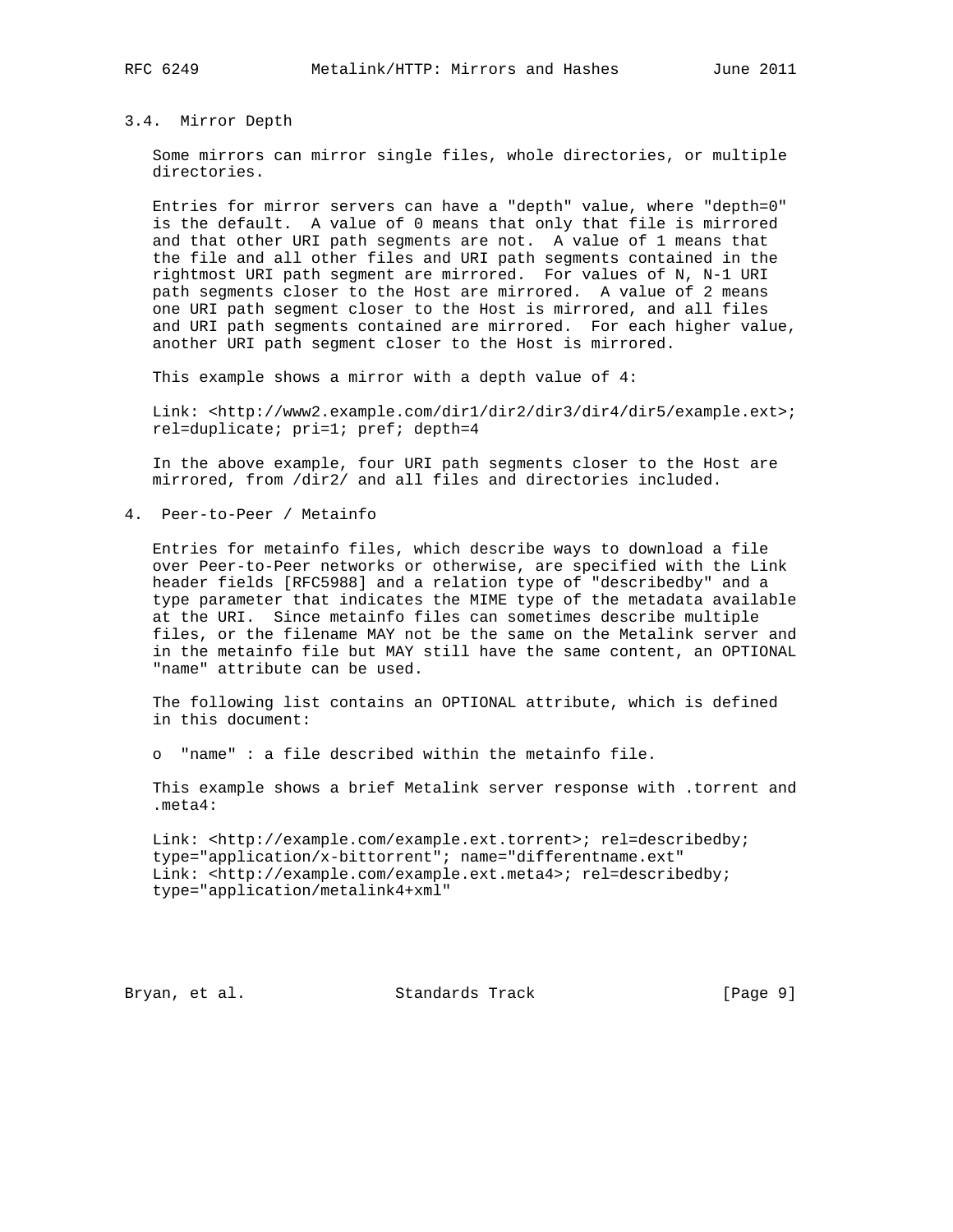Metalink clients MAY support the use of metainfo files for downloading files.

4.1. Metalink/XML Files

 Metalink/XML files for a given resource MAY be provided in a Link header field as shown in the example in Section 4. Metalink/XML files are specified in [RFC5854], and they are particularly useful for providing metadata such as cryptographic hashes of parts of a file, allowing a client to recover from errors (see Section 7.1.2). Metalink servers SHOULD provide Metalink/XML files with partial file hashes in Link header fields, and Metalink clients SHOULD use them for error recovery.

#### 5. Signatures

5.1. OpenPGP Signatures

 OpenPGP signatures [RFC3156] of requested files are specified with the Link header fields [RFC5988] and a relation type of "describedby" and a type parameter of "application/pgp-signature".

 This example shows a brief Metalink server response with OpenPGP signature only:

 Link: <http://example.com/example.ext.asc>; rel=describedby; type="application/pgp-signature"

Metalink clients SHOULD support the use of OpenPGP signatures.

#### 5.2. S/MIME Signatures

 Secure/Multipurpose Internet Mail Extensions (S/MIME) signatures [RFC5751] of requested files are specified with the Link header fields [RFC5988] and a relation type of "describedby" and a type parameter of "application/pkcs7-mime".

 This example shows a brief Metalink server response with S/MIME signature only:

 Link: <http://example.com/example.ext.p7m>; rel=describedby; type="application/pkcs7-mime"

Metalink clients SHOULD support the use of S/MIME signatures.

Bryan, et al. Standards Track [Page 10]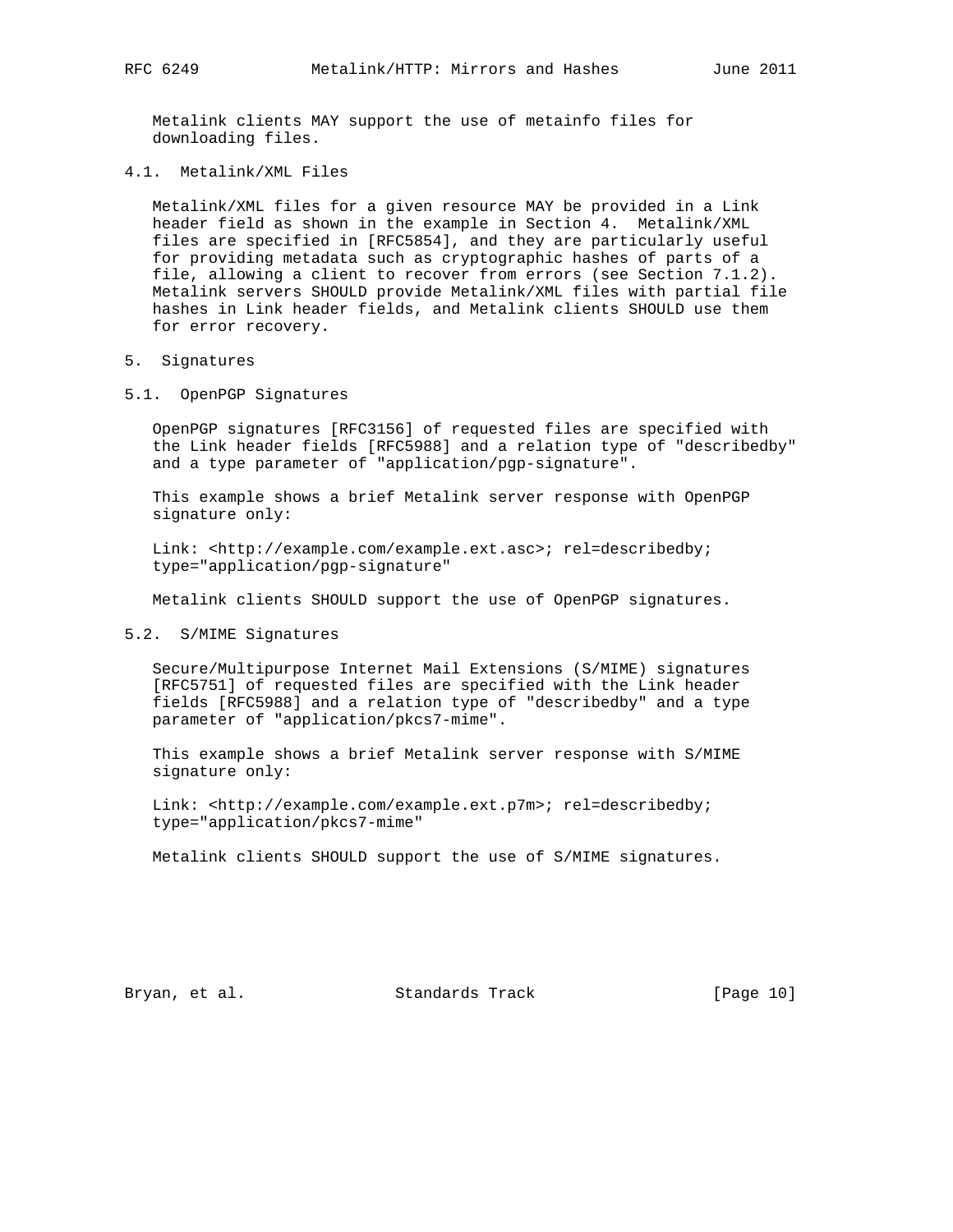- 
- 6. Cryptographic Hashes of Whole Documents

 If Instance Digests are not provided by the Metalink servers, the Link header fields pertaining to this specification MUST be ignored.

 This example shows a brief Metalink server response with ETag, mirror, and cryptographic hash:

 Etag: "thvDyvhfIqlvFe+A9MYgxAfm1q5=" Link: <http://www2.example.com/example.ext>; rel=duplicate Digest: SHA-256=MWVkMWQxYTRiMzk5MDQ0MzI3NGU5NDEyZTk5OWY1ZGFmNzgyZTJlO DYzYjRjYzFhOTlmNTQwYzI2M2QwM2U2MQ==

7. Client / Server Multi-Source Download Interaction

 Metalink clients begin a download with a standard HTTP [RFC2616] GET request to the Metalink server. Metalink clients MAY use a range limit if desired.

 GET /distribution/example.ext HTTP/1.1 Host: www.example.com

The Metalink server responds with the data and these header fields:

 HTTP/1.1 200 OK Accept-Ranges: bytes Content-Length: 14867603 Content-Type: application/x-cd-image Etag: "thvDyvhfIqlvFe+A9MYgxAfm1q5=" Link: <http://www2.example.com/example.ext>; rel=duplicate; pref Link: <ftp://ftp.example.com/example.ext>; rel=duplicate Link: <http://example.com/example.ext.torrent>; rel=describedby; type="application/x-bittorrent" Link: <http://example.com/example.ext.meta4>; rel=describedby; type="application/metalink4+xml" Link: <http://example.com/example.ext.asc>; rel=describedby; type="application/pgp-signature" Digest: SHA-256=MWVkMWQxYTRiMzk5MDQ0MzI3NGU5NDEyZTk5OWY1ZGFmNzgyZTJlO DYzYjRjYzFhOTlmNTQwYzI2M2QwM2U2MQ==

 Alternatively, Metalink clients can begin with a HEAD request to the Metalink server to discover mirrors via Link header fields and then skip to making the following decisions on every available mirror server found via the Link header fields.

 After that, the client follows with a GET request to the desired mirrors.

Bryan, et al. Standards Track [Page 11]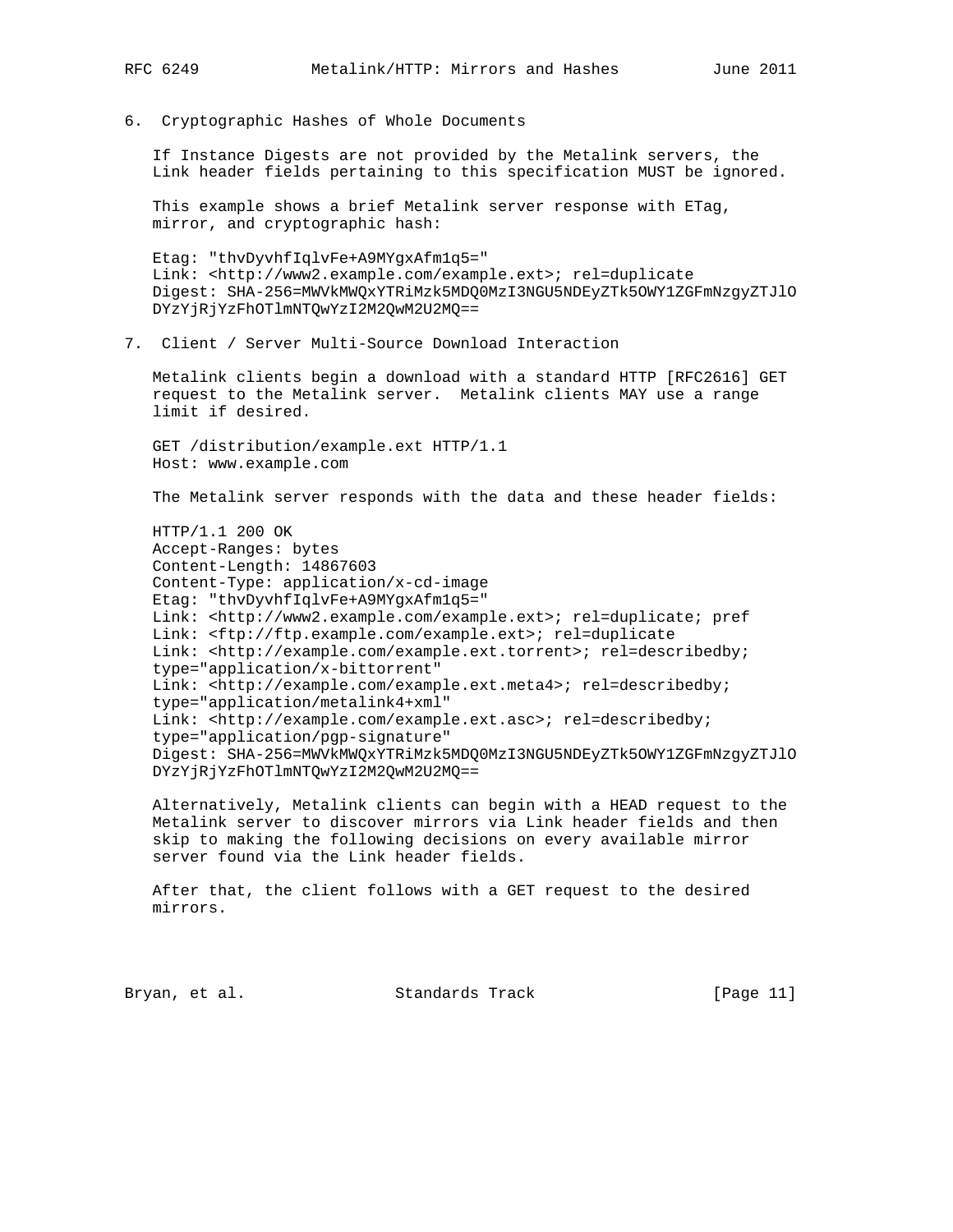From the Metalink server response, the client learns some or all of the following metadata about the requested object, in addition to starting to receive the object:

- o Mirror locations, with optional attributes describing the mirror's priority, whether it shares the ETag policy of the originating Metalink server, geographical location, and mirror depth.
- o Instance Digest, which is the whole file cryptographic hash.
- o ETag.
- o Object size from the Content-Length header field.
- o Metalink/XML, which can include partial file cryptographic hashes to repair a file.
- o Peer-to-Peer information.
- o Digital signature.

 Next, the Metalink client requests a range of the object from a preferred mirror server, so it can use If-Match conditions:

 GET /example.ext HTTP/1.1 Host: www2.example.com Range: bytes=7433802- If-Match: "thvDyvhfIqlvFe+A9MYgxAfm1q5=" Referer: http://www.example.com/distribution/example.ext

 Metalink clients SHOULD use preferred mirrors, if possible, as they allow early file mismatch detection as described in Section 7.1.1. Preferred mirrors have coordinated ETags, as described in Section 3.3, and Metalink clients SHOULD use If-Match conditions based on the ETag to quickly detect out-of-date mirrors by using the ETag from the Metalink server response. Metalink clients SHOULD use partial file cryptographic hashes as described in Section 7.1.2, if available, to detect if the mirror server returned the correct data.

 Optimally, the mirror server also will include an Instance Digest in the mirror response to the client GET request, which the client can also use to detect a mismatch early. Metalink clients MUST reject individual downloads from mirrors that support Instance Digests if the Instance Digest from the mirror does not match the Instance Digest as reported by the Metalink server and the same algorithm is

Bryan, et al. Standards Track [Page 12]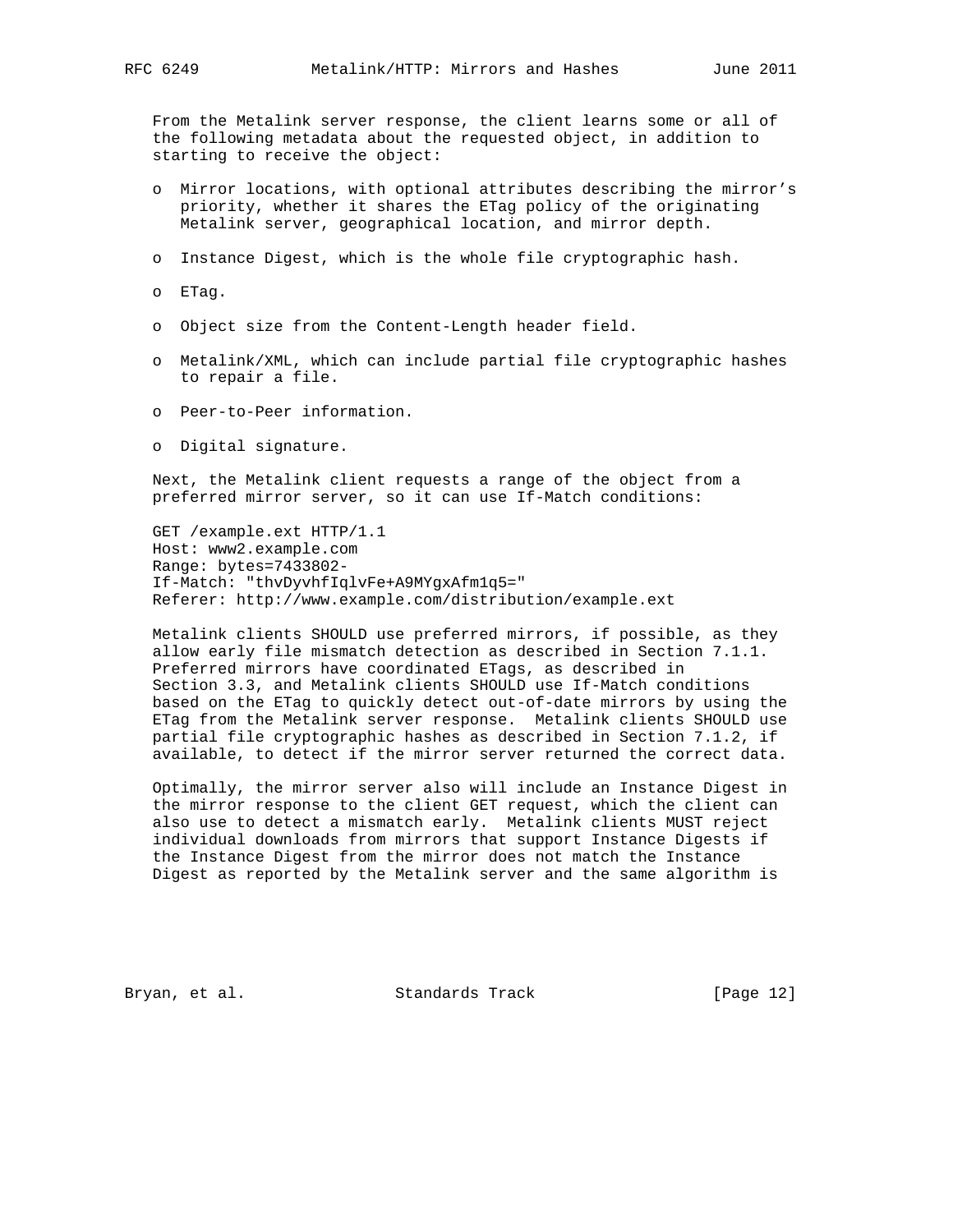used. If normal mirrors are used, then a mismatch cannot be detected until the completed object is verified. Errors in transmission and substitutions of incorrect data on mirrors, whether deliberate or accidental, can be detected with error correction as described in Section 7.1.2.

 Here, the preferred mirror server has the correct file (the If-Match conditions match) and responds with a 206 Partial Content HTTP status code and appropriate "Content-Length", "Content-Range", ETag, and Instance Digest header fields. In this example, the mirror server responds, with data, to the above request:

 HTTP/1.1 206 Partial Content Accept-Ranges: bytes Content-Length: 7433801 Content-Range: bytes 7433802-14867602/14867603 Etag: "thvDyvhfIqlvFe+A9MYgxAfm1q5=" Digest: SHA-256=MWVkMWQxYTRiMzk5MDQ0MzI3NGU5NDEyZTk5OWY1ZGFmNzgyZTJlO DYzYjRjYzFhOTlmNTQwYzI2M2QwM2U2MQ==

 Metalink clients MAY start a number of parallel range requests (one per selected mirror server other than the first) using mirrors provided by the Link header fields with "duplicate" relation type. Metalink clients MUST limit the number of parallel connections to mirror servers, ideally based on observing how the aggregate throughput changes as connections are opened. It would be pointless to blindly open connections once the path bottleneck is filled. After establishing a new connection, a Metalink client SHOULD monitor whether the aggregate throughput increases over all connections that are part of the download. The client SHOULD NOT open additional connections during this period. If the aggregate throughput has increased, the client MAY open an additional connection and repeat these steps. Otherwise, the client SHOULD NOT open a new connection until an established one closes. Metalink clients SHOULD use the location of the original GET request in the "Referer" header field for these range requests.

 The Metalink client can determine the size and number of ranges requested from each server, based upon the type and number of mirrors and performance observed from each mirror. Note that range requests impose an overhead on servers, and clients need to be aware of that and not abuse them. When downloading a particular file, Metalink clients MUST NOT make more than one concurrent request to each mirror server from which it downloads.

 Metalink clients SHOULD close all but the fastest connection if any range requests generated after the first request end up with a complete response, instead of a partial response (as some mirrors

Bryan, et al. Standards Track [Page 13]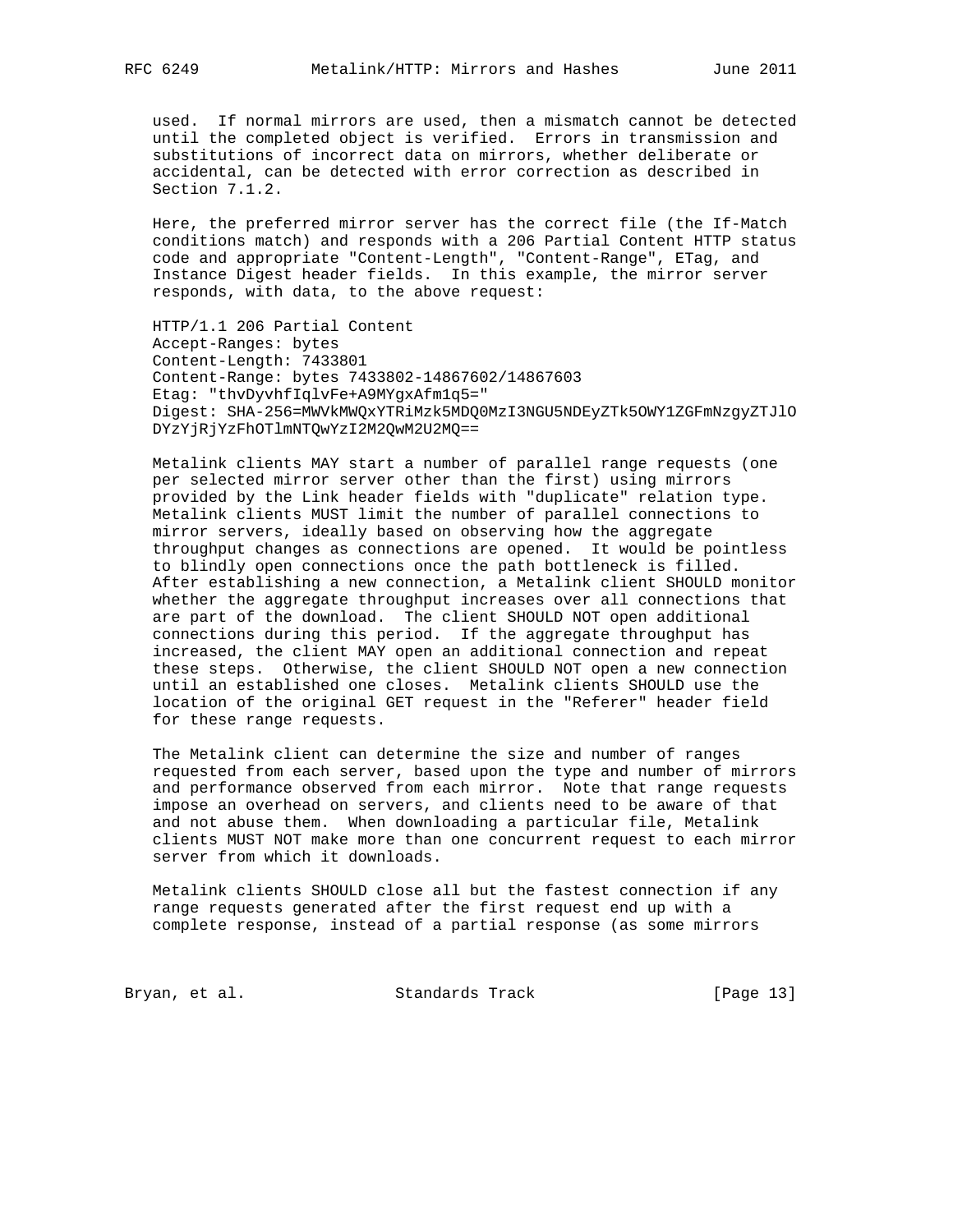might not support HTTP ranges), if the goal is the fastest transfer. Metalink clients MAY monitor mirror conditions and dynamically switch between mirrors to achieve the fastest download possible. Similarly, Metalink clients SHOULD abort extremely slow or stalled range requests and finish the request on other mirrors. If all ranges have finished except for the final one, the Metalink client can split the final range into multiple range requests to other mirrors so the transfer finishes faster.

 If the first request was a GET, no Range header field was sent, and the client determines later that it will issue a range request, then the client SHOULD close the first connection when it catches up with the other parallel range requests of the same object. This means the first connection was sacrificed. Metalink clients can use a HEAD request first, if possible, so that the client can find out if there are any Link header fields, and then range-based requests are undertaken to the mirror servers without sacrificing a first connection.

 Metalink clients MUST reject individual downloads from mirrors where the file size does not match the file size as reported by the Metalink server.

 If a Metalink client does not support certain download methods (such as FTP or BitTorrent) that a file is available from, and there are no available download methods that the client supports, then the download will have no way to complete.

 Metalink clients MUST verify the cryptographic hash of the file once the download has completed. If the cryptographic hash offered by the Metalink server with Instance Digests does not match the cryptographic hash of the downloaded file, see Section 7.1.2 for a possible way to repair errors.

 If the download cannot be repaired, it is considered corrupt. The client can attempt to re-download the file.

 Metalink clients that support verifying digital signatures MUST verify digital signatures of requested files if they are included. Digital signatures MUST validate back to a trust anchor as described in the validation rules in [RFC3156] and [RFC5280].

Bryan, et al. Standards Track [Page 14]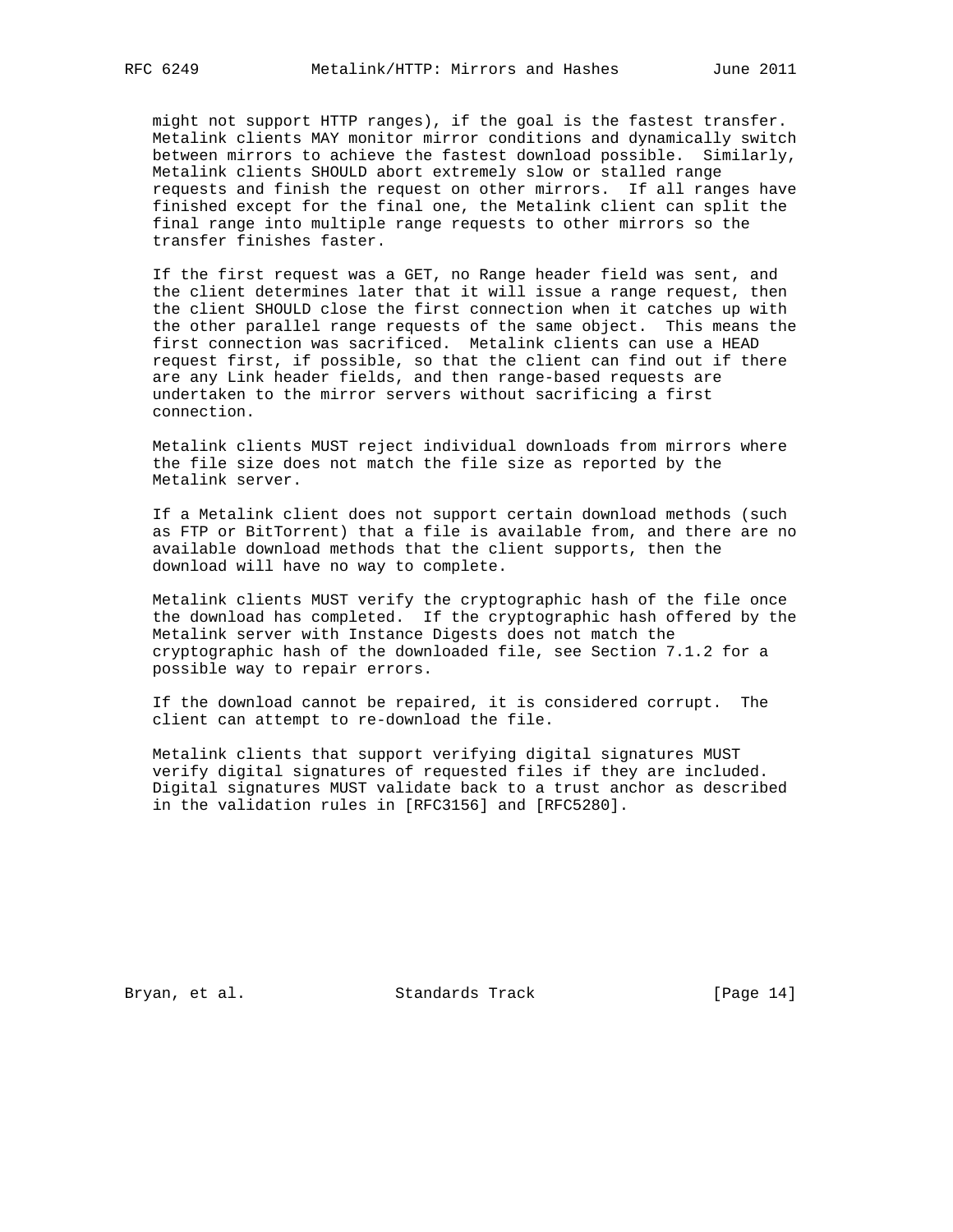# 7.1. Error Prevention, Detection, and Correction

 Error prevention, or early file mismatch detection, is possible before file transfers with the use of file sizes, ETags, and Instance Digests provided by Metalink servers. Error detection requires Instance Digests to detect errors in transfer after the transfers have completed. Error correction, or download repair, is possible with partial file cryptographic hashes.

 Note that cryptographic hashes obtained from Instance Digests are in base64 encoding, while those from Metalink/XML are in hexadecimal.

7.1.1. Error Prevention (Early File Mismatch Detection)

 In HTTP terms, the merging of ranges from multiple responses SHOULD be verified with a strong validator, which in this context is either an Instance Digest or a shared ETag from that Metalink server that matches with the Instance Digest or ETag provided by a preferred mirror server. In most cases, it is sufficient that the Metalink server provides mirrors and Instance Digest information, but operation will be more robust and efficient if the mirror servers do implement a shared ETag policy or Instance Digests as well. There is no need to specify how the ETag is generated, just that it needs to be shared between the Metalink server and the mirror servers. The benefit of having mirror servers return an Instance Digest is that the client then can detect mismatches early even if ETags are not used. Mirrors that support both a shared ETag and Instance Digests do provide value, but just one is sufficient for early detection of mismatches. If the mirror server provides neither shared ETag nor Instance Digest, then early detection of mismatches is not possible unless file length also differs. Finally, errors are still detectable after the download has completed, when the cryptographic hash of the merged response is verified.

 ETags cannot be used for verifying the integrity of the received content. If the ETag given by the mirror server matches the ETag given by the Metalink server, then the Metalink client assumes the responses are valid for that object.

 This guarantees that a mismatch will be detected by using only the shared ETag from a Metalink server and mirror server. Metalink clients will detect an error if ETags do not match, which will prevent accidental merges of ranges from different versions of files with the same name.

 A shared ETag or Instance Digest cannot strictly protect against malicious attacks or server or network errors replacing content. An attacker can make a mirror server seemingly respond with the expected

Bryan, et al. Standards Track [Page 15]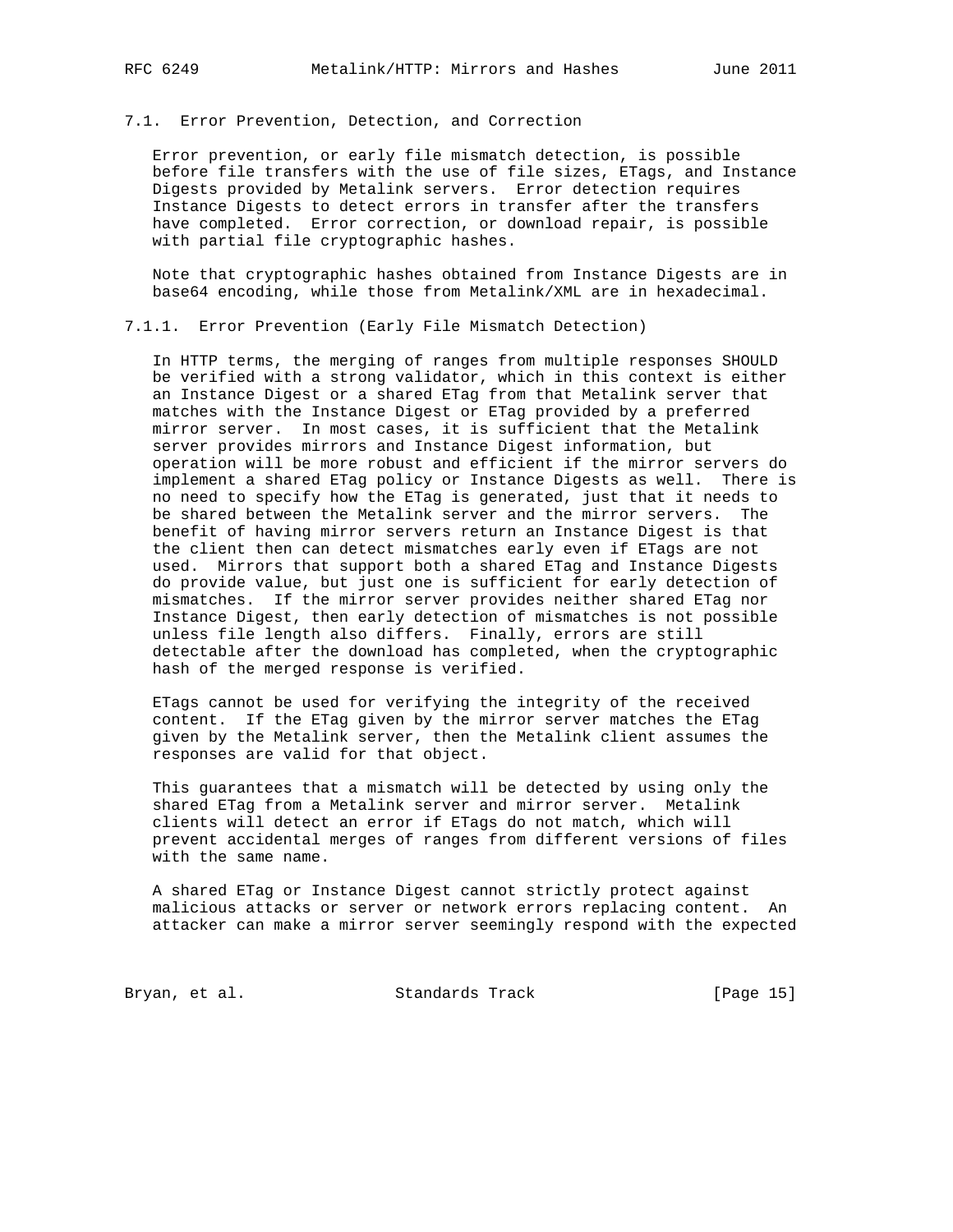Instance Digest or ETags even if the file contents have been modified. The same goes for various system failures, which would also cause bad data (i.e., corrupted files) to be returned. The Metalink client has to rely on the Instance Digest returned by the Metalink server in the first response for the verification of the downloaded object as a whole. To verify the individual ranges, which might have been requested from different sources, see Section 7.1.2.

### 7.1.2. Error Correction

 Partial file cryptographic hashes can be used to detect errors during the download. Metalink servers SHOULD provide Metalink/XML files with partial file hashes in Link header fields as specified in Section 4.1, and Metalink clients SHOULD use them for error correction.

 An error in transfer or a substitution attack will be detected by a cryptographic hash of the object not matching the Instance Digest from the Metalink server. If the cryptographic hash of the object does not match the Instance Digest from the Metalink server, then the client SHOULD fetch the Metalink/XML (if available). This may contain partial file cryptographic hashes, which will allow detection of which mirror server returned incorrect data. Metalink clients SHOULD use the Metalink/XML data to figure out what ranges of the downloaded data can be recovered and what needs to be fetched again.

 Other methods can be used for error correction. For example, some other metainfo files also include partial file hashes that can be used to check for errors.

8. IANA Considerations

 Accordingly, IANA has made the following registration to the "Link Relation Types" registry at <http://www.iana.org/>.

- o Relation Name: duplicate
- o Description: Refers to a resource whose available representations are byte-for-byte identical with the corresponding representations of the context IRI.
- o Reference: This specification.
- o Notes: This relation is for static resources. That is, an HTTP GET request on any duplicate will return the same representation. It does not make sense for dynamic or POSTable resources and should not be used for them.

Bryan, et al. Standards Track [Page 16]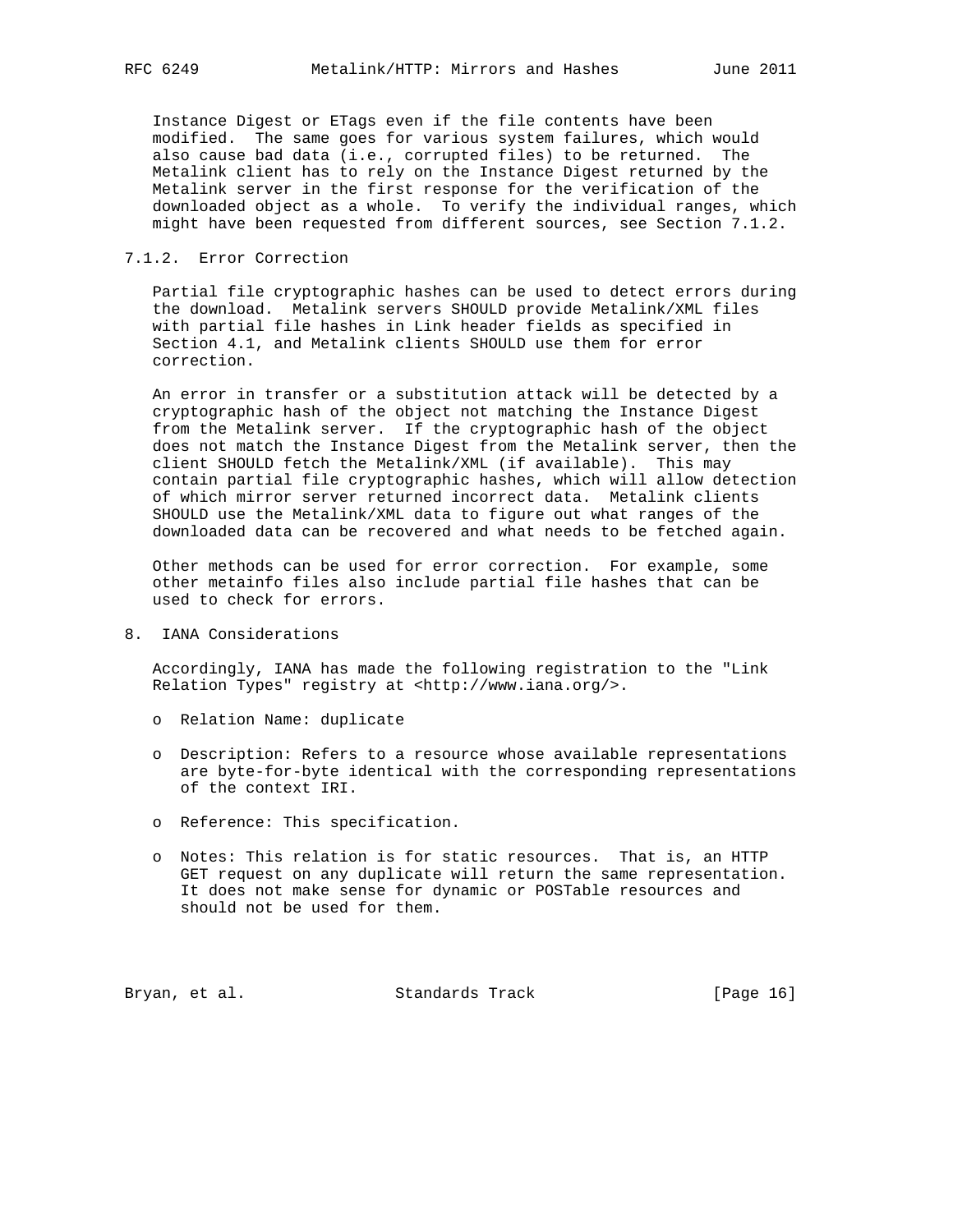# 9. Security Considerations

### 9.1. URIs and IRIs

 Metalink clients handle URIs and Internationalized Resource Identifiers (IRIs). See Section 7 of [RFC3986] and Section 8 of [RFC3987] for security considerations related to their handling and use.

# 9.2. Spoofing

 There is potential for spoofing attacks where the attacker publishes Metalinks with false information. In that case, this could deceive unaware downloaders into downloading a malicious or worthless file. Metalink clients are advised to prevent loops, possibly from a mirror server to a Metalink server and back again, in Section 2. As with all downloads, users should only download from trusted sources. Also, malicious publishers could attempt a distributed denial-of service attack by inserting unrelated URIs into Metalinks. [RFC4732] contains information on amplification attacks and denial-of-service attacks.

### 9.3. Cryptographic Hashes

 Currently, some of the digest values defined in Instance Digests in HTTP [RFC3230] are considered insecure. These include the whole Message Digest family of algorithms, which are not suitable for cryptographically strong verification. Malicious people could provide files that appear to be identical to another file because of a collision; i.e., the weak cryptographic hashes of the intended file and a substituted malicious file could match.

### 9.4. Signing

 Metalinks SHOULD include digital signatures, as described in Section 5.

 Digital signatures provide authentication and message integrity, and enable non-repudiation with proof of origin.

Bryan, et al. Standards Track [Page 17]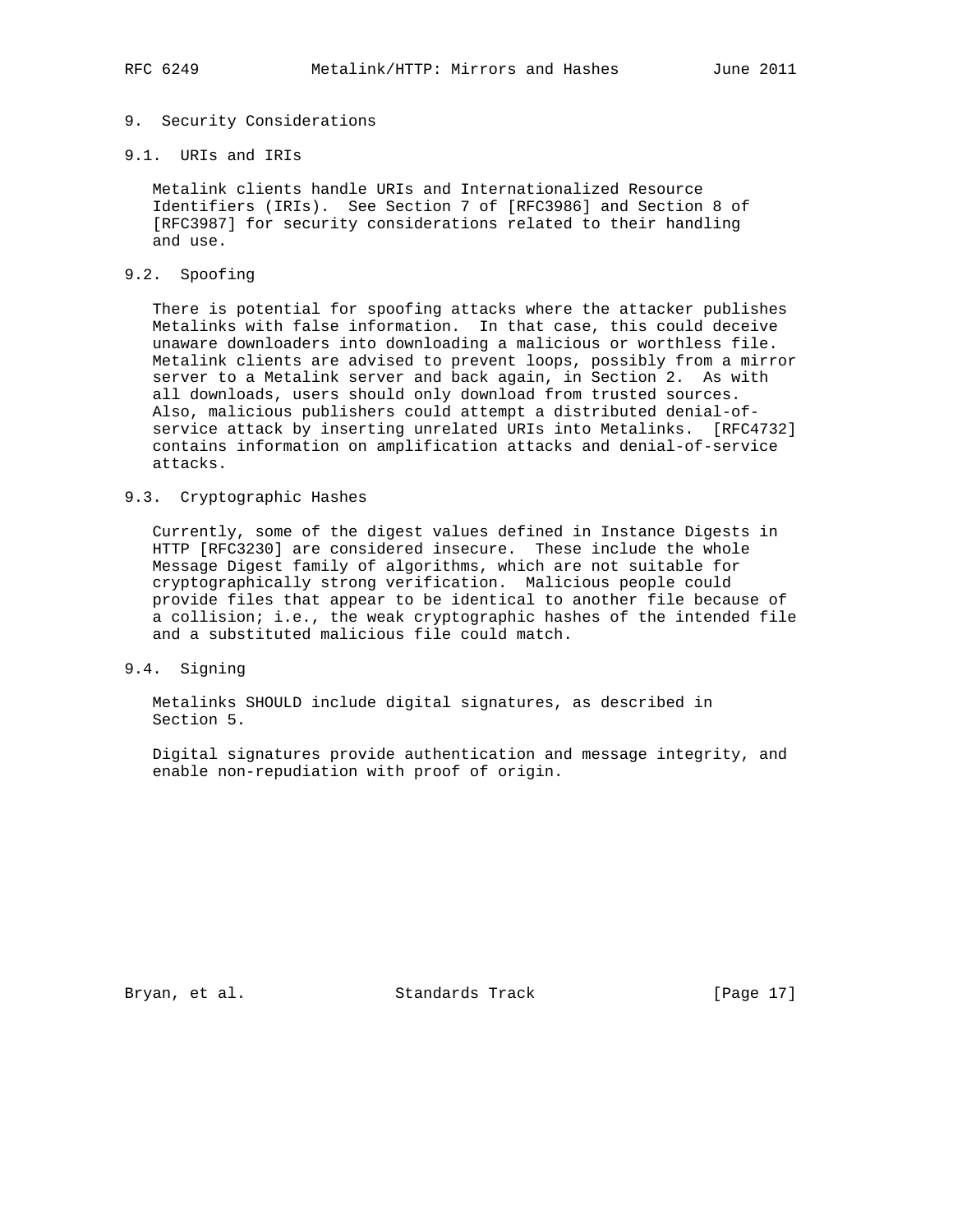# 10. References

- 10.1. Normative References
	- [BITTORRENT] Cohen, B., "The BitTorrent Protocol Specification", BITTORRENT 11031, February 2008, <http://www.bittorrent.org/beps/bep\_0003.html>.
	- [FIPS-180-3] National Institute of Standards and Technology (NIST), "Secure Hash Standard (SHS)", FIPS PUB 180-3, October 2008.
	- [ISO3166-1] International Organization for Standardization, "ISO 3166-1:2006. Codes for the representation of names of countries and their subdivisions -- Part 1: Country codes", November 2006.
	- [RFC0959] Postel, J. and J. Reynolds, "File Transfer Protocol", STD 9, RFC 0959, October 1985.
	- [RFC2119] Bradner, S., "Key words for use in RFCs to Indicate Requirement Levels", BCP 14, RFC 2119, March 1997.
	- [RFC2616] Fielding, R., Gettys, J., Mogul, J., Frystyk, H., Masinter, L., Leach, P., and T. Berners-Lee, "Hypertext Transfer Protocol -- HTTP/1.1", RFC 2616, June 1999.
	- [RFC3156] Elkins, M., Del Torto, D., Levien, R., and T. Roessler, "MIME Security with OpenPGP", RFC 3156, August 2001.
	- [RFC3230] Mogul, J. and A. Van Hoff, "Instance Digests in HTTP", RFC 3230, January 2002.
	- [RFC3986] Berners-Lee, T., Fielding, R., and L. Masinter, "Uniform Resource Identifier (URI): Generic Syntax", STD 66, RFC 3986, January 2005.
	- [RFC3987] Duerst, M. and M. Suignard, "Internationalized Resource Identifiers (IRIs)", RFC 3987, January 2005.
	- [RFC5280] Cooper, D., Santesson, S., Farrell, S., Boeyen, S., Housley, R., and W. Polk, "Internet X.509 Public Key Infrastructure Certificate and Certificate Revocation List (CRL) Profile", RFC 5280, May 2008.
	- [RFC5751] Ramsdell, B. and S. Turner, "Secure/Multipurpose Internet Mail Extensions (S/MIME) Version 3.2 Message Specification", RFC 5751, January 2010.

Bryan, et al. Standards Track [Page 18]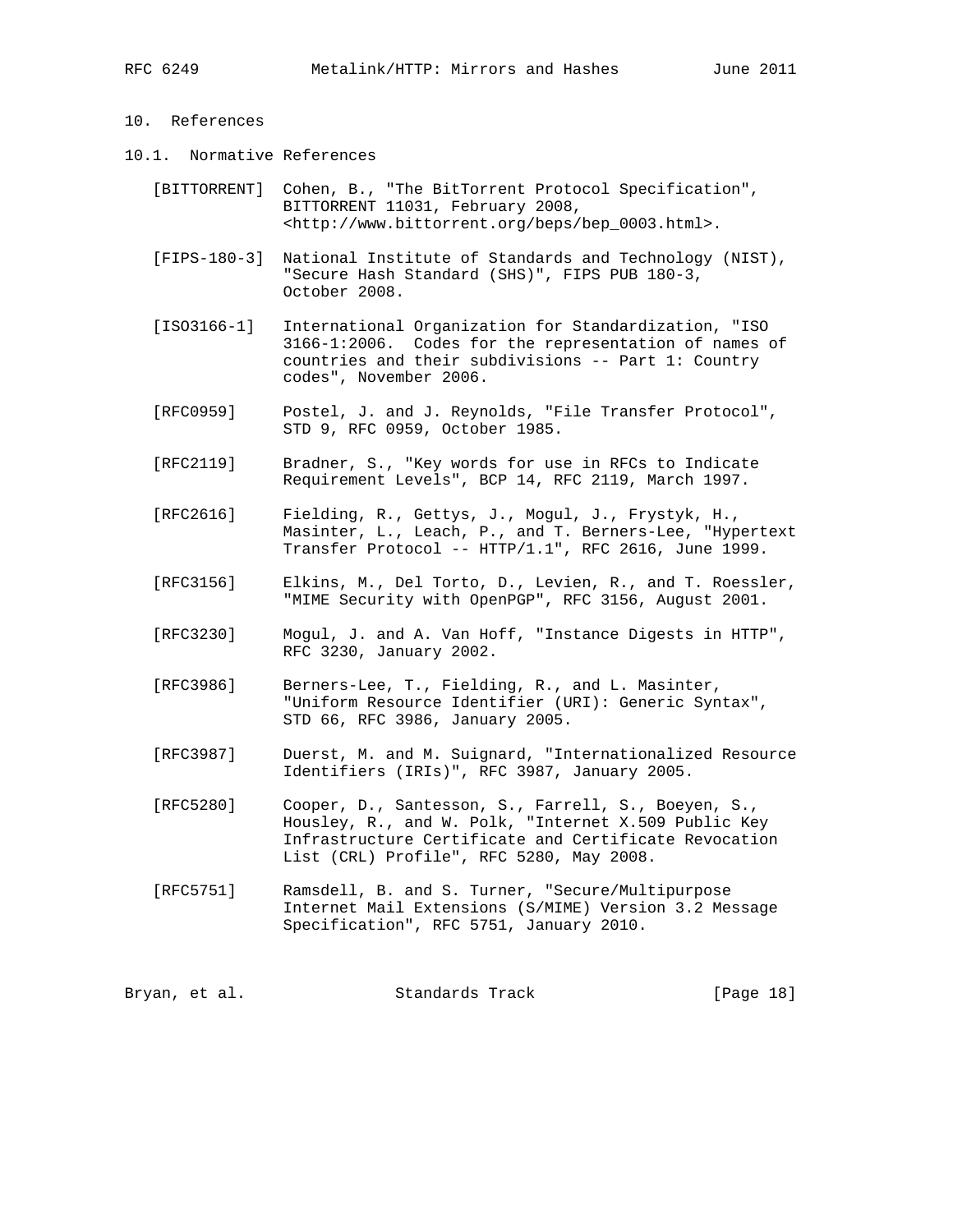- [RFC5854] Bryan, A., Tsujikawa, T., McNab, N., and P. Poeml, "The Metalink Download Description Format", RFC 5854, June 2010.
- [RFC5988] Nottingham, M., "Web Linking", RFC 5988, October 2010.
- 10.2. Informative References
	- [RFC4732] Handley, M., Ed., Rescorla, E., Ed., and IAB, "Internet Denial-of-Service Considerations", RFC 4732, December 2006.
	- [RFC5843] Bryan, A., "Additional Hash Algorithms for HTTP Instance Digests", RFC 5843, April 2010.

Bryan, et al. Standards Track [Page 19]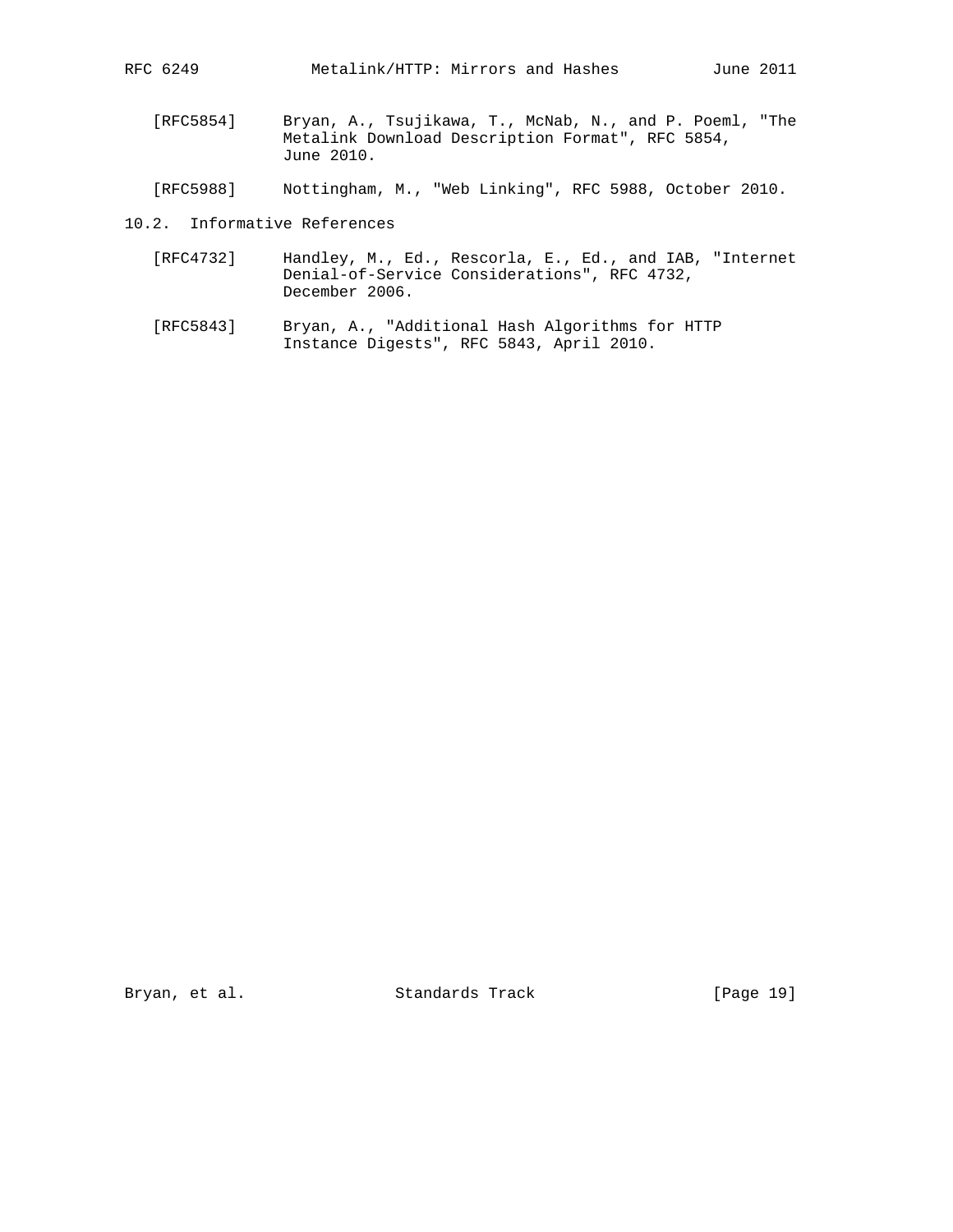Appendix A. Acknowledgements and Contributors

 Thanks to the Metalink community, Alexey Melnikov, Julian Reschke, Mark Nottingham, Daniel Stenberg, Matt Domsch, Micah Cowan, David Morris, Yves Lafon, Juergen Schoenwaelder, Ben Campbell, Lars Eggert, Sean Turner, Robert Sparks, and the HTTPBIS Working Group.

 Thanks to Alan Ford and Mark Handley for spurring us on to publish this document.

 This document is dedicated to Zimmy Bryan, Juanita Anthony, and Janie Burnett.

Bryan, et al. Standards Track [Page 20]